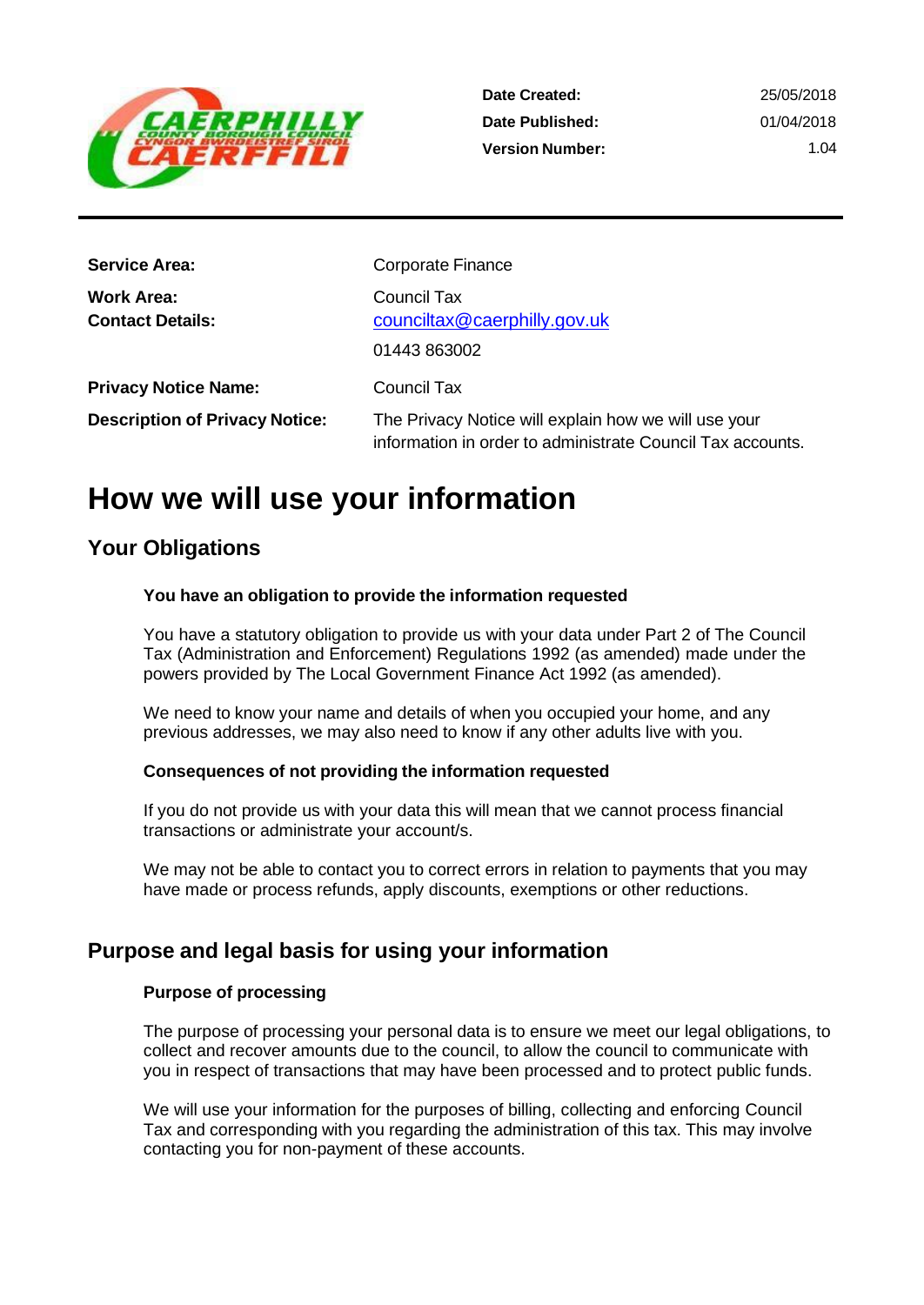In order to do this we need to collect and hold information about you in order to contact you by post, email or telephone. This is to process financial transactions, to update our financial records, to update or maintain your accounts, to allow us to meet our statutory functions effectively and to make best use of public funds.

We are not able to do this if we do not have enough information or correct and accurate information.

We will need your personal information and this may include your name, address and it may also include some sensitive personal information, for example, if you are applying for an exemption or discount for Council Tax.

#### **Cost-of-Living Support Scheme**

We will use Council Tax and Council Tax Reduction scheme records to identify households eligible for a payment under the Cost-of-Living Support Scheme. If we hold active current bank details for direct debit payment, and we think the information is accurate then we will make a payment into the relevant bank account. **You do not need to apply.** If we don't hold your bank details, but we think you are eligible, then we may contact you, for example by sending you a letter, to tell you that you may be eligible and invite you to register via an online form on our website to confirm a few things and to provide your bank account details so we can make a payment to you if you are eligible.

Caerphilly County Borough Council is acting as a processor on behalf of Welsh Government who are the controller in respect of the administration of this scheme. Further information on how Welsh Government will use your information is available [here.](https://gov.wales/website-privacy-policy)

#### **Legal basis for processing**

There is a statutory / public task obligation to process your information detailed below:

The Local Government Finance Act 1992 (as amended), The Council Tax (Administration and Enforcement) Regulations 1992 (as amended) and numerous other statutory instrument regulations made under the 1992 Act.

In order for the processing of personal data to be lawful under the General Data Protection Regulations 2016, a valid condition from Article 6 of the Regulations must be identified, which is outlined below:

ie. processing is necessary for the performance of a task carried out in the public interest or in the exercise of official authority vested in the controller

Data Protection legislation provides extra protection for certain classes of information called 'special personal data'. If any information falls within the definition of special personal data then an additional condition from Article 9 of the Regulations must be identified, as outlined below:

Tax payers or liable persons who are disabled and whose property has been adapted or those or who suffer certain mental impairments may receive reductions, discounts or exemptions from their Council tax liability.

We cannot process or grant these discounts or exemptions without certain additional information which we may request from you or from medical practitioners. There is a public interest in requesting this information from you as it means we can ensure that all persons entitled to a financial reduction in their council tax liability will receive it. We may from time to time need to verify ongoing entitlement to these discounts, reductions or exemptions.

6 (1) This condition is met if the processing— (a) is necessary for a purpose listed in sub-paragraph (2), and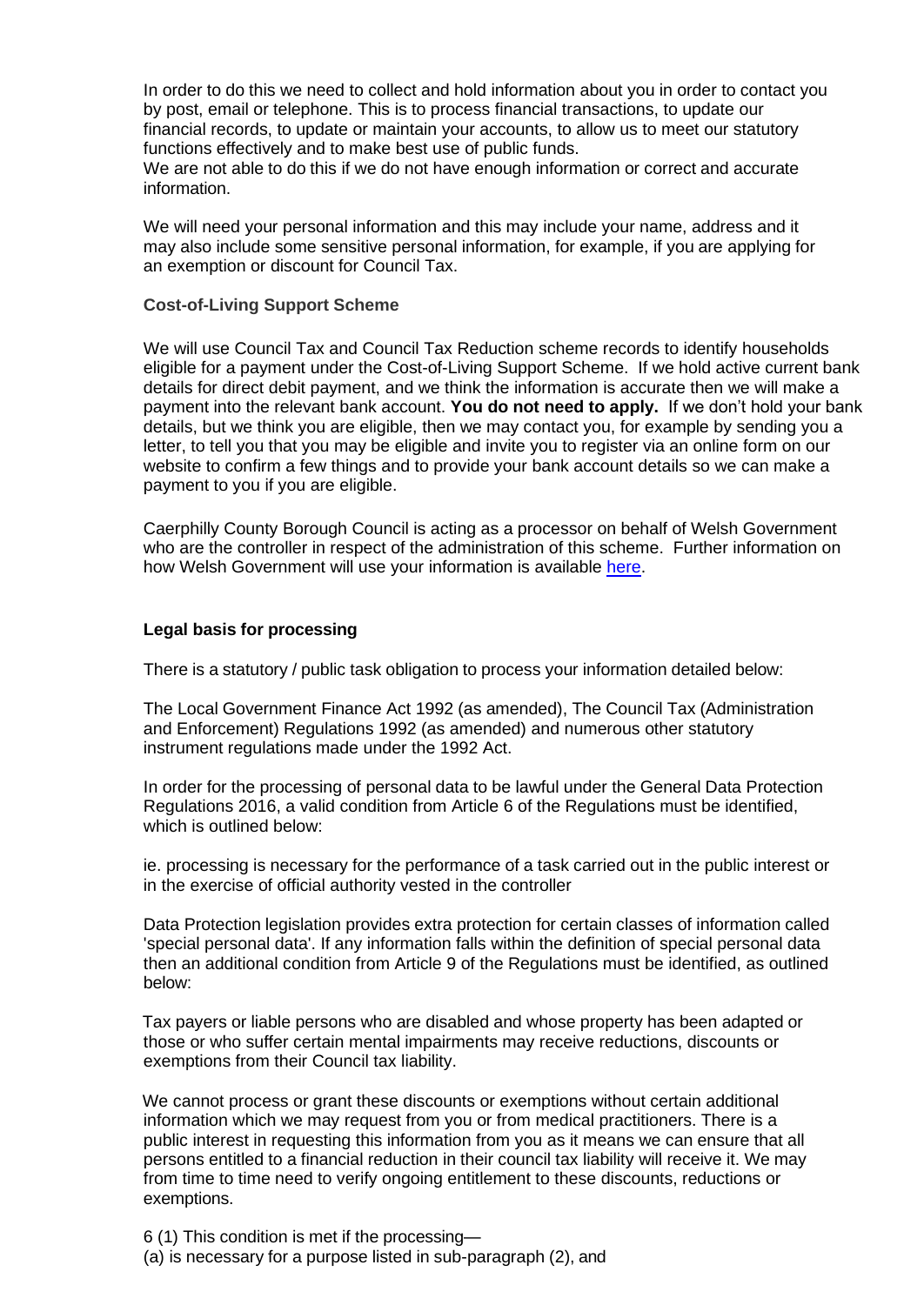(b) is necessary for reasons of substantial public interest.

(2) Those purposes are—

(a) the exercise of a function conferred on a person by an enactment or rule of law;

(b) the exercise of a function of the Crown, a Minister of the Crown or a government department.

In respect of the data sharing with the Office of National Statistics under Section 45A of the Statistics and Registration Service Act 2007:

Article 9(2)(j) processing is necessary for archiving purposes in the public interest, scientific or historical research purposes or statistical purposes in accordance with Article 89(1) based on union or Member State law which shall be proportionate to the aim pursued,respect the essence of the right to data protection and provide for suitable and specific measures to safeguard the fundamental rights and the interests of the data subject.

# **Who will have access to your information**

## **Identity of Data Controller and Data Protection Officer**

The Data Controller for your information is Caerphilly County Borough Council. The Data Protection Officer is:

Ms Joanne Jones Corporate Information Governance Manager / Data Protection Officer Email: [dataprotection@caerphilly.gov.uk](mailto:dataprotection@caerphilly.gov.uk) Tel: 01443 864322

Other Data Controllers may also be responsible for your information, depending on the specific circumstances. Please contact the Service Area for further information.

## **Details of main users of your information**

The Council Tax and NNDR (Business Rates) Section will be the main users of your information.

## **Details of any sharing of your information within Caerphilly County Borough Council**

Information may be shared with our Benefits Section if you are claiming a Council Tax Reduction and/or Housing Benefit. This is to ensure that we are collecting the correct amount of council tax from you and to enable us to assist you if you have any enquiries or queries.

We may also share information with:

- Our Legal Section, internal auditors, Corporate Finance service area and our Customer Services;
- Social Services to establish residency details of vulnerable adults / those responsible for vulnerable children
- Social Services Finance to ensure correct information is used for means-tested help for clients receiving personal care thus resulting in accurate financial assessment
- Social Services Community Alarms to establish whether or not clients are eligible for Supporting People funding towards the cost of the alarm service
- Education Welfare to identify whereabouts of parents of absent pupils
- Registrar of Births, Marriages and Deaths to confirm name and address of deceased person and/or executors
- Education Transport to assist in determining eligibility for free school transport
- Education Schools Admissions to confirm student residency details and other residents (if any) in household
- Education School Meals to confirm details of parents of pupils for billing purposes
- Education Childcare Offer for Wales to confirm residency of parent(s) within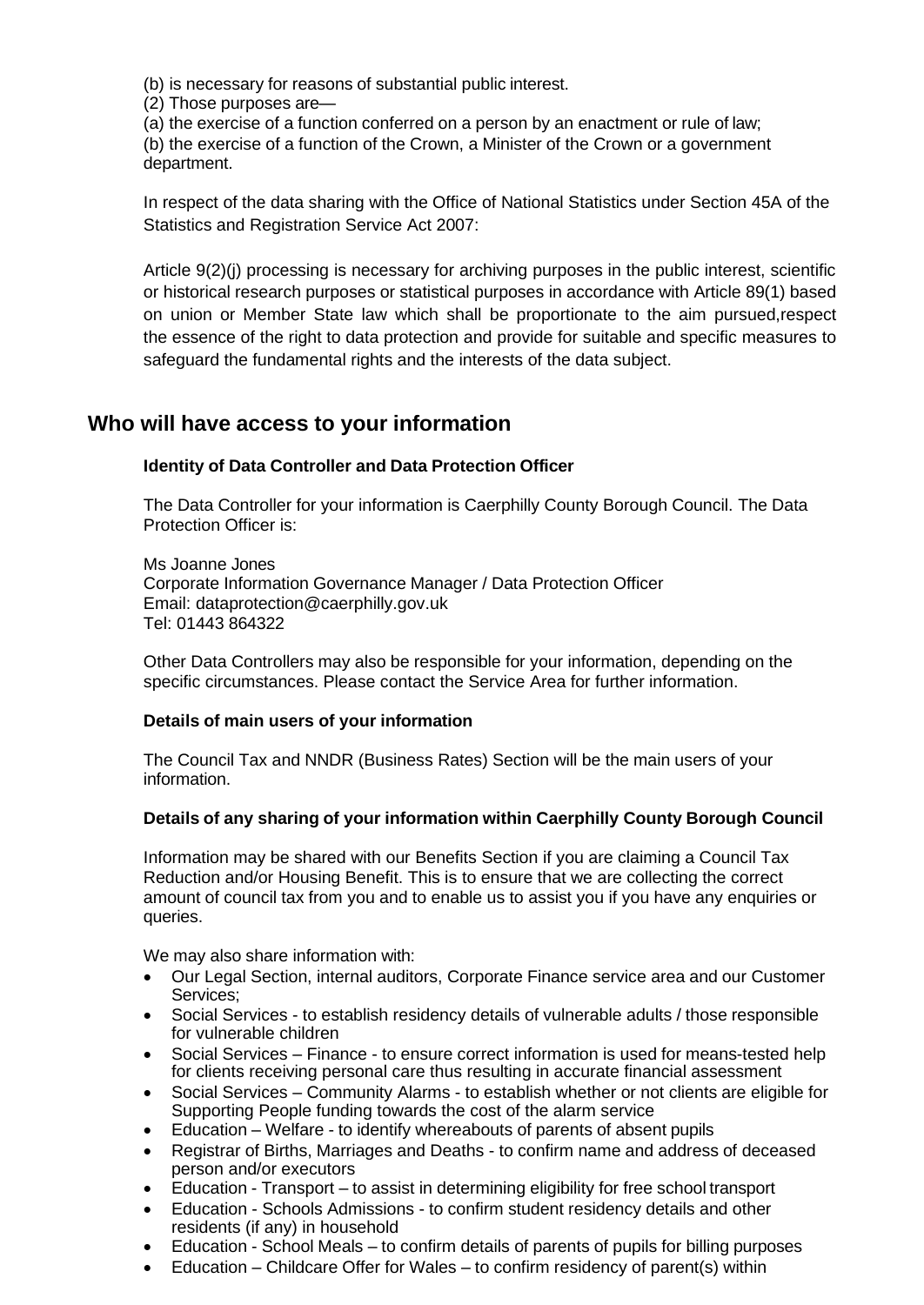Caerphilly County Borough

- Corporate Finance Sundry Debtors To trace debtors recover revenue for thecouncil
- Corporate Finance Insurance/Risk Section to establish whether a claimant resides at the given address to protect public funds
- Public Services Enforcement Officers to establish residency details regarding fine enforcement
- Housing Private Sector Housing to establish property owner details facilitate bringing empty homes back into use; assist in correct service of enforcement notices; establish compliance with housing grant and/or loan conditions; confirm eligibility for financial assistance; assist in the development of strategic schemes; investigation of formal complaints
- Housing Area Offices and Rents Section- to confirm residency of potential tenants and locate absconders; to obtain address details of owners not residing in adjoining council properties in order to consult and then to charge for joint repairs; to ensure leaseholder details are correct in order to forward service charge bills and for consultation purposes; to confirm that a person was registered at a property when claiming succession rights to a tenancy.
- Environmental Health/Building Control to secure dangerous structures; assist in serving enforcement notices to correct address for fly-tipping offences, noise pollution, pest control, dog warden service, trading standards.
- Planning Local Land and Property Gazetteer (LLPG) to maintain LLPG
- Planning enforcement to assist in serving planning enforcement notices to correct name and address
- Legal Services To establish residency details in respect of various legal matters the council is pursuing
- **Internal Audit**

## **Details of any sharing of your information with other organisations**

We may share information with:

- Relevant enforcement agents and/or debt collection agencies who the council has engaged to collect and recover monies owed to the council.
- Specific third parties we have engaged to verify your entitlement to certain exemptions and discounts.
- Electoral Registration Services to maintain the voters' roll.
- HM Court & Tribunal Service in order to exercise our legal obligations to recover unpaid amounts due to the council.
- Her Majesty's Revenues and Customs (HMRC) Valuation Office for the purposes of determining the correct council tax banding of your property, in order to calculate your council tax liability.
- HMRC to prevent and detect fraud.
- Credit Reference Agencies (name and address details only) with who the council have engaged to assist in the collection and recovery of monies owed to the council.
- Land Registry under The Land Registration (Amendment) Rules 2008 to help us identify the legal owner of a property for council tax purposes.
- Other public bodies or organisations using data matching techniques to collect taxes ,detect and prevent fraud on the public purse or to assist in the investigation and detection of crime, the prosecution of offenders, protection of property and to maintain law and order.
- External auditors for the purposes of complying with the accounts and audit regulations in the annual audit of the council's annual financial accounts.
- Internal Audit.
- Rent Smart Wales to assist them in processing landlord registrations and granting licences to landlords and agents who need to comply with the Housing (Wales) Act 2014.
- Office for National Statistics under Section 45A of the Statistics and Registration Service Act 2007 (as inserted by section 79 of the Digital Economy Act 2017) which permits any public authority to disclose to the Statistics Board any information they hold in connection with their functions. Acquisition of Council Tax data will help ONS in achieving its corporate aims laid out in the 'Better Statistics, Better Decisions' strategy. The aims of this strategy include, but are not limited to; the reduction in respondent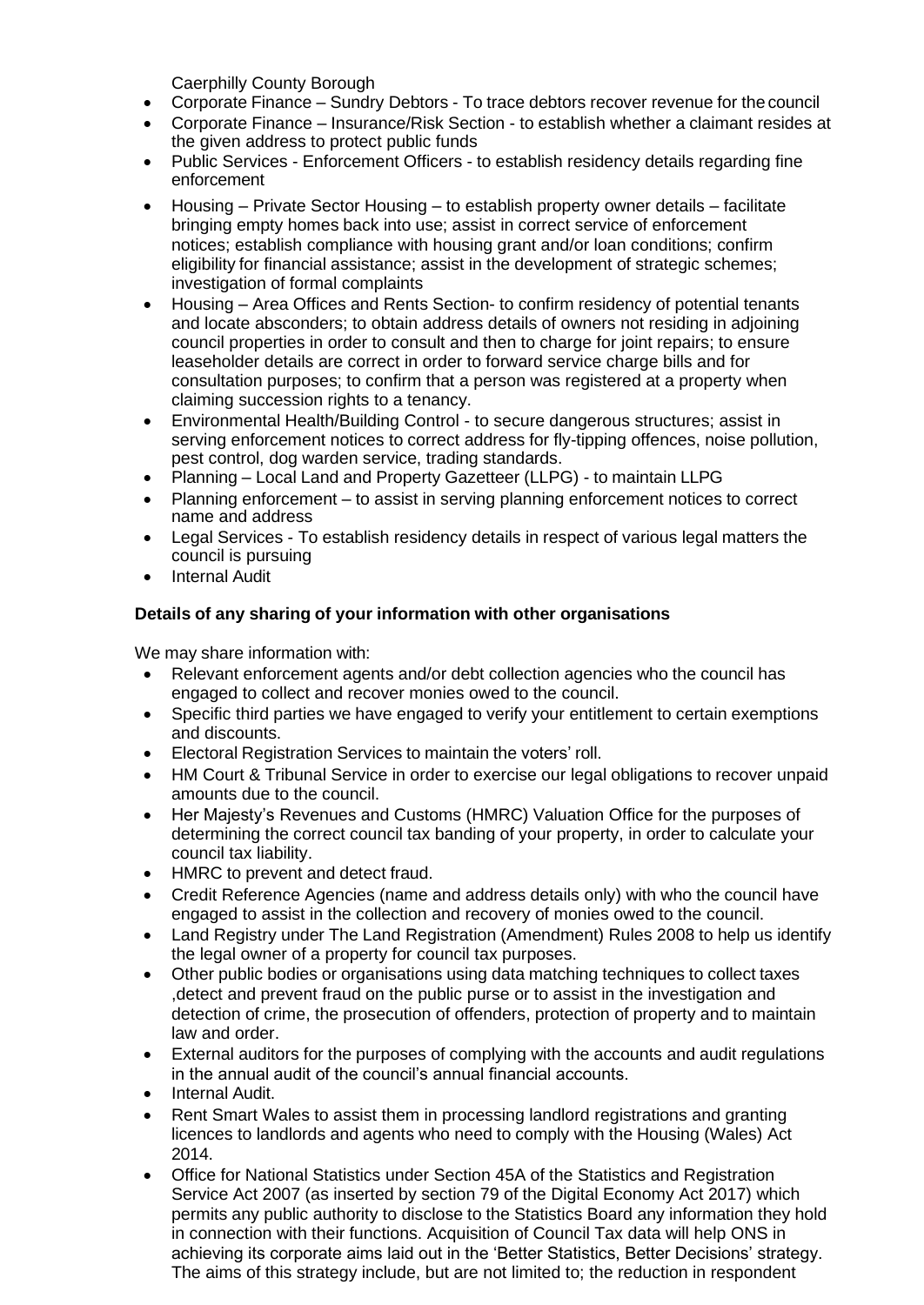burden, replacing survey questions with administrative data sources, delivering an online Census in 2021, and utilising administrative data to work towards replacing the traditional ten yearly Census.

• The Welsh Government under Section 60 of the Government of Wales Act 2006 which permits the Welsh Ministers to do anything which they consider appropriate to promote or improve the economic well-being of Wales. Acquisition of council tax data will enable the Welsh Government to build statistical models to run scenarios, to provide policy options in respect of council tax and related matters such as council tax reduction, housing, financial support, advice and interventions to Welsh Ministers, and to assess the impact of any decisions on people and local authorities; these objectives fall within the scope of this Act.

#### **Details of any external data processors**

Data in respect of single person discount will be shared when necessary with external organisations which are engaged under contract to contact liable persons in receipt of the discount and share your data with other organisations in order to verify discounts. This is to protect the Council from fraud or error and protect the public purse.

Your information may be processed by an external organisation which is engaged under contract to print and issue new-year annual council tax demand notices on behalf of the Council.

HMRC Valuation Office may process your data in relation to the banding of your property and banding appeals processes for council tax

MAG:NET Solutions (LoCTA) - data regarding council tax payers is processed and shared with other local authorities in order to trace a debtor's whereabouts for the collection of taxes and to prevent and detect fraud.

The Insolvency Service may process your data if you apply for a moratorium under The Debt Respite Scheme (Breathing Space Moratorium and Mental Health Crisis Moratorium) (England and Wales) Regulations 2020.

#### **Requests for information**

All recorded information held by Caerphilly County Borough Council may be subject to requests under the Freedom of Information Act 2000, Environmental Information Regulations 2004 and Data Protection legislation.

If the information you provide is subject to such a request, where possible Caerphilly County Borough Council will consult with you on its release. If you object to the release of your information we will withhold your information if the relevant legislation allows.

# **How long will we retain your information?**

#### **Details of retention period**

Your personal data will be held for the life of your council tax account and liability or obligations to the council. Once a liability order has been obtained for a council tax debt there is no time limit relating to the collection of the amount and as such records need to be retained to continue with that action.

# **Your Rights (Inc Complaints Procedure)**

#### **Your rights under the Data Protection Act 1998**

Data Protection gives data subjects (those who the information is about) a number of rights: